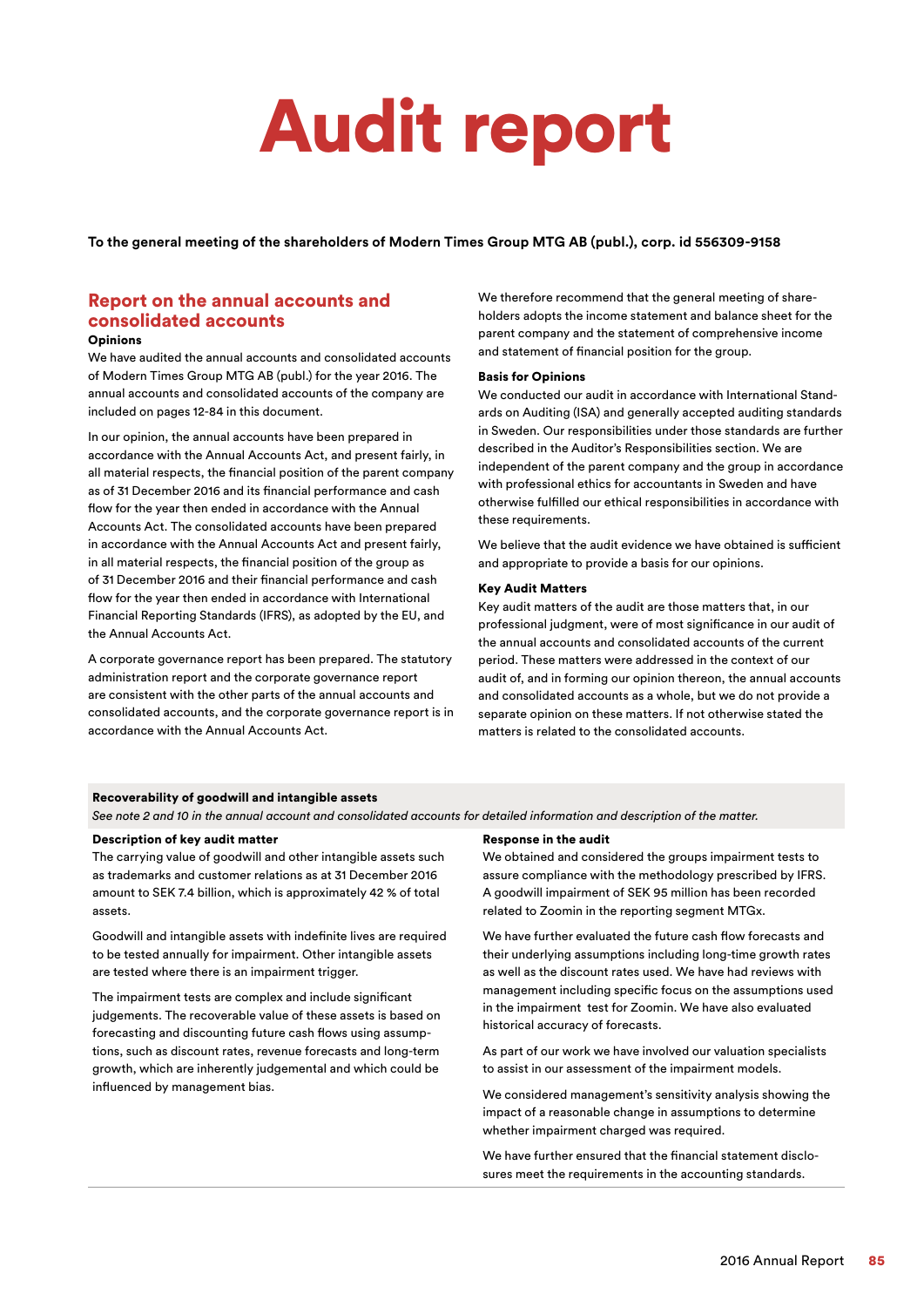## Valuation of put and call liabilities and contingent considerations

*See note 2 and 21 in the annual account and consolidated accounts for detailed information and description of the matter.*

# Description of key audit matter

In connection with certain business combinations options have been issued where the seller of the company has the right to sell further shares to the group and the group has the right to purchase further shares. The acquired company is fully consolidated without non-controlling interest. Instead a liability is recorded measured at present value of the exercise price of the options which is dependent on the future performance of the acquired business.

Certain other business combinations include contingent considerations, which are measured at fair value.

At 31 December 2016 the carrying value of these put liabilites and contingent considerations are SEK 1.4 billion in the balance sheet.

The value is calculated based on the terms in agreements including estimates of future revenue growth and operating margin discounted to present value. The calculation of the value therefore include significant judgements which could be influenced by management bias.

#### Response in the audit

We obtained and considered the group's valuation of the put and call liabililties and contingent considerations and evaluated the forecasts for revenue growth and operating margin as well as the discount rates used. One major change in value is recorded related to the acquisition of Zoomin, where the carrying value has decreased substantially.

As part of our work we have involved our valuation specialists to assist in our assessment of the calculated values.

We have further ensured that the financial statement disclosures fulfill met requirements in the accounting standards.

#### Revenue recognition

*See note 3 in the annual account and consolidated accounts for detailed information and description of the matter.*

#### Description of key audit matter

The Group's revenue as described in note 3 are mainly derived from advertising, subscription fees, content production sales and other services.

The risk for misstatement due to valuation and allocation of revenue is different for each revenue stream depending on the nature of trade and the respective revenue recognition policies. Inappropriate allocation could lead to non-compliance with accounting standards and incorrect acceleration or deferral of revenue.

#### Response in the audit

We evaluated the group's revenue recognition policy against relevant accounting standards and guidance and confirmed the consistent application of the policy across the group.

We have among others performed sample testing of transactions and evaluated and tested implementation of selected controls over key revenue streams with different characteristics and challenges such as completeness and cut-off of advertising revenue, provision for discounts and advertises not yet aired, accurate allocation of subscription revenue, gross or net presentation and valuation of ongoing fixed price projects.

For contracts in the businesses accounted for in accordance with the percentage of completion method we have reviewed underlying contracts to assess whether revenue was correctly recognized in line with the contract and the stage of completion including management's judgement of the cost to complete.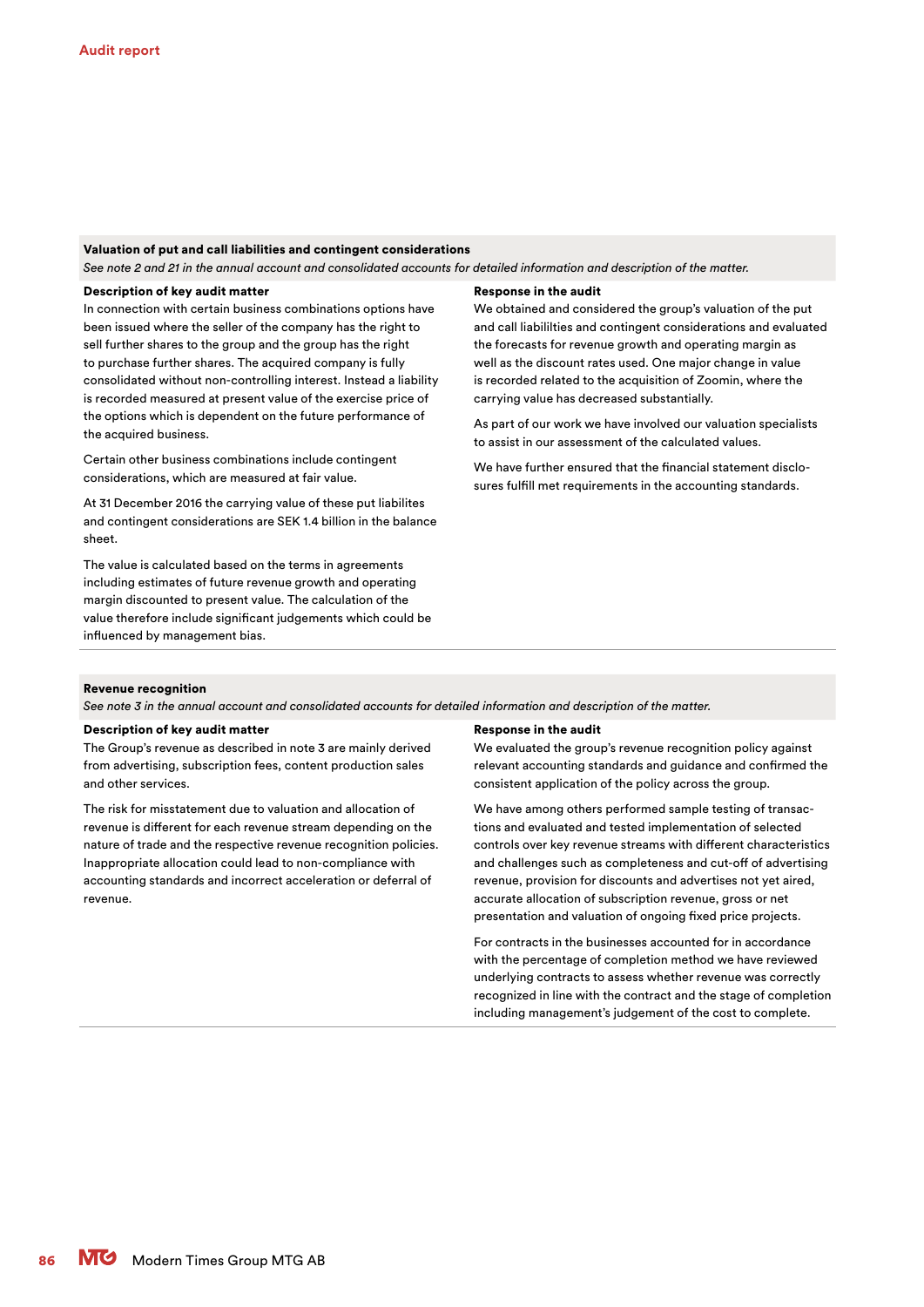# Program rights amortisation

*See note 2 and 3 in the annual account and consolidated accounts for detailed information and description of the matter.*

# Description of key audit matter

Payments for program rights are reported either as inventory or as prepaid expenses mainly depending on the start of the license period. Program rights inventory, where the license period has started, amount to SEK 2.0 billion as per 31 December 2016. Determining the timing and amount of program right expense recognized in the period requires judgement in selection the appropriate recognition profile and ensuring that this profile achieves the objective of recognizing inventory expense in line with the way that it is consumed by the group.

There is a risk that the recognition profile selected by management does not correctly recognize the expense in line with consumption.

# Other Information than the annual accounts and consolidated accounts

This document also contains other information than the annual accounts and consolidated accounts and is found on pages 1-11 and 90-93. The Board of Directors and the Managing Director are responsible for this other information.

Our opinion on the annual accounts and consolidated accounts does not cover this other information and we do not express any form of assurance conclusion regarding this other information.

In connection with our audit of the annual accounts and consolidated accounts, our responsibility is to read the information identified above and consider whether the information is materially inconsistent with the annual accounts and consolidated accounts. In this procedure we also take into account our knowledge otherwise obtained in the audit and assess whether the information otherwise appears to be materially misstated.

If we, based on the work performed concerning this information, conclude that there is a material misstatement of this other information, we are required to report that fact. We have nothing to report in this regard.

# Responsibilities of the Board of Directors and the Managing Director

 The Board of Directors and the Managing Director are responsible for the preparation of the annual accounts and consolidated accounts and that they give a fair presentation in accordance with the Annual Accounts Act and, concerning the consolidated accounts, in accordance with IFRS as adopted by the EU. The Board of Directors and the Managing Director are also responsible for such internal control as they determine is necessary to enable the preparation of annual accounts and consolidated accounts that are free from material misstatement, whether due to fraud or error.

In preparing the annual accounts and consolidated accounts The Board of Directors and the Managing Director are responsible for the assessment of the company's and the group's ability

#### Response in the audit

We examined the method for expensing program rights inventory, taking into account the differing genres of programs, any significant changes in viewing patterns during the year and other assessments made by the group.

We assessed whether the carrying value of the balances are considered recoverable by analyzing the assets on a portfolio basis and comparing the carrying value at 31 December 2016 against current year revenue and forecasts to determine if any indicators of impairment exist.

to continue as a going concern. They disclose, as applicable, matters related to going concern and using the going concern basis of accounting. The going concern basis of accounting is however not applied if the Board of Directors and the Managing Director intend to liquidate the company, to cease operations, or has no realistic alternative but to do so.

The Audit Committee shall, without prejudice to the Board of Director's responsibilities and tasks in general, among other things oversee the company's financial reporting process.

#### Auditor's responsibility

 Our objectives are to obtain reasonable assurance about whether the annual accounts and consolidated accounts as a whole are free from material misstatement, whether due to fraud or error, and to issue an auditor's report that includes our opinions. Reasonable assurance is a high level of assurance, but is not a guarantee that an audit conducted in accordance with ISAs and generally accepted auditing standards in Sweden will always detect a material misstatement when it exists. Misstatements can arise from fraud or error and are considered material if, individually or in the aggregate, they could reasonably be expected to influence the economic decisions of users taken on the basis of these annual accounts and consolidated accounts.

As part of an audit in accordance with ISAs, we exercise professional judgment and maintain professional skepticism throughout the audit. We also:

• Identify and assess the risks of material misstatement of the annual accounts and consolidated accounts, whether due to fraud or error, design and perform audit procedures responsive to those risks, and obtain audit evidence that is sufficient and appropriate to provide a basis for our opinions. The risk of not detecting a material misstatement resulting from fraud is higher than for one resulting from error, as fraud may involve collusion, forgery, intentional omissions, misrepresentations, or the override of internal control.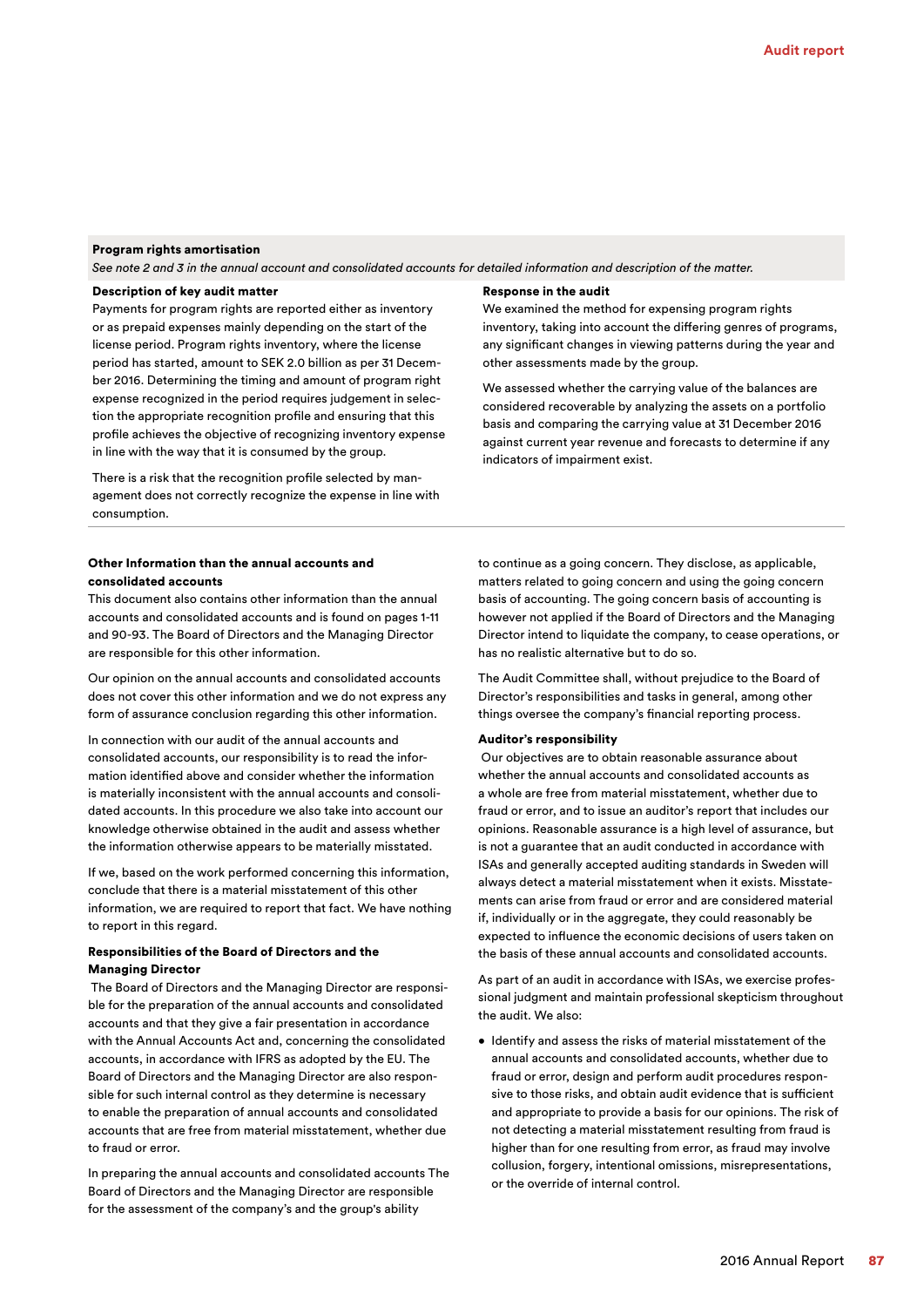- Obtain an understanding of the company's internal control relevant to our audit in order to design audit procedures that are appropriate in the circumstances, but not for the purpose of expressing an opinion on the effectiveness of the company's internal control.
- Evaluate the appropriateness of accounting policies used and the reasonableness of accounting estimates and related disclosures made by the Board of Directors and the Managing Director.
- Conclude on the appropriateness of the Board of Directors' and the Managing Director's, use of the going concern basis of accounting in preparing the annual accounts and consolidated accounts. We also draw a conclusion, based on the audit evidence obtained, as to whether any material uncertainty exists related to events or conditions that may cast significant doubt on the company's and the group's ability to continue as a going concern. If we conclude that a material uncertainty exists, we are required to draw attention in our auditor's report to the related disclosures in the annual accounts and consolidated accounts or, if such disclosures are inadequate, to modify our opinion about the annual accounts and consolidated accounts. Our conclusions are based on the audit evidence obtained up to the date of our auditor's report. However, future events or conditions may cause a company and a group to cease to continue as a going concern.
- Evaluate the overall presentation, structure and content of the annual accounts and consolidated accounts, including the disclosures, and whether the annual accounts and consolidated accounts represent the underlying transactions and events in a manner that achieves fair presentation.
- Obtain sufficient and appropriate audit evidence regarding the financial information of the entities or business activities within the group to express an opinion on the consolidated accounts. We are responsible for the direction, supervision and performance of the group audit. We remain solely responsible for our opinions.

We must inform the Board of Directors of, among other matters, the planned scope and timing of the audit. We must also inform of significant audit findings during our audit, including any significant deficiencies in internal control that we identified.

We must also provide the Board of Directors with a statement that we have complied with relevant ethical requirements regarding independence, and to communicate with them all relationships and other matters that may reasonably be thought to bear on our independence, and where applicable, related safeguards.

From the matters communicated with the Board of Directors, we determine those matters that were of most significance in the audit of the annual accounts and consolidated accounts, including the most important assessed risks for material misstatement, and are therefore the key audit matters. We describe these matters in the auditor's report unless law or regulation precludes disclosure about the matter or when, in extremely rare circumstances, we determine that a matter should not be communicated in the auditor's report because the adverse consequences of doing so would reasonably be expected to outweigh the public interest benefits of such communication.

# Report on other legal and regulatory requirements

Opinions

In addition to our audit of the annual accounts and consolidated accounts, we have also audited the administration of the Board of Directors and the Managing Director of Modern Times Group MTG AB (publ.) for the year 2016 and the proposed appropriations of the company's profit or loss.

We recommend to the general meeting of shareholders that the profit be appropriated in accordance with the proposal in the statutory administration report and that the members of the Board of Directors and the Managing Director be discharged from liability for the financial year.

#### Basis for Opinions

We conducted the audit in accordance with generally accepted auditing standards in Sweden. Our responsibilities under those standards are further described in the Auditor's Responsibilities section. We are independent of the parent company and the group in accordance with professional ethics for accountants in Sweden and have otherwise fulfilled our ethical responsibilities in accordance with these requirements.

We believe that the audit evidence we have obtained is sufficient and appropriate to provide a basis for our opinions.

# Responsibilities of the Board of Directors and the Managing Director

The Board of Directors is responsible for the proposal for appropriations of the company's profit or loss. At the proposal of a dividend, this includes an assessment of whether the dividend is justifiable considering the requirements which the company's and the group's type of operations, size and risks place on the size of the parent company's and the group's equity, consolidation requirements, liquidity and position in general.

The Board of Directors is responsible for the company's organization and the administration of the company's affairs. This includes among other things continuous assessment of the company's and the group's financial situation and ensuring that the company's organization is designed so that the accounting, management of assets and the company's financial affairs otherwise are controlled in a reassuring manner.

The Managing Director shall manage the ongoing administration according to the Board of Directors' guidelines and instructions and among other matters take measures that are necessary to fulfill the company's accounting in accordance with law and handle the management of assets in a reassuring manner.